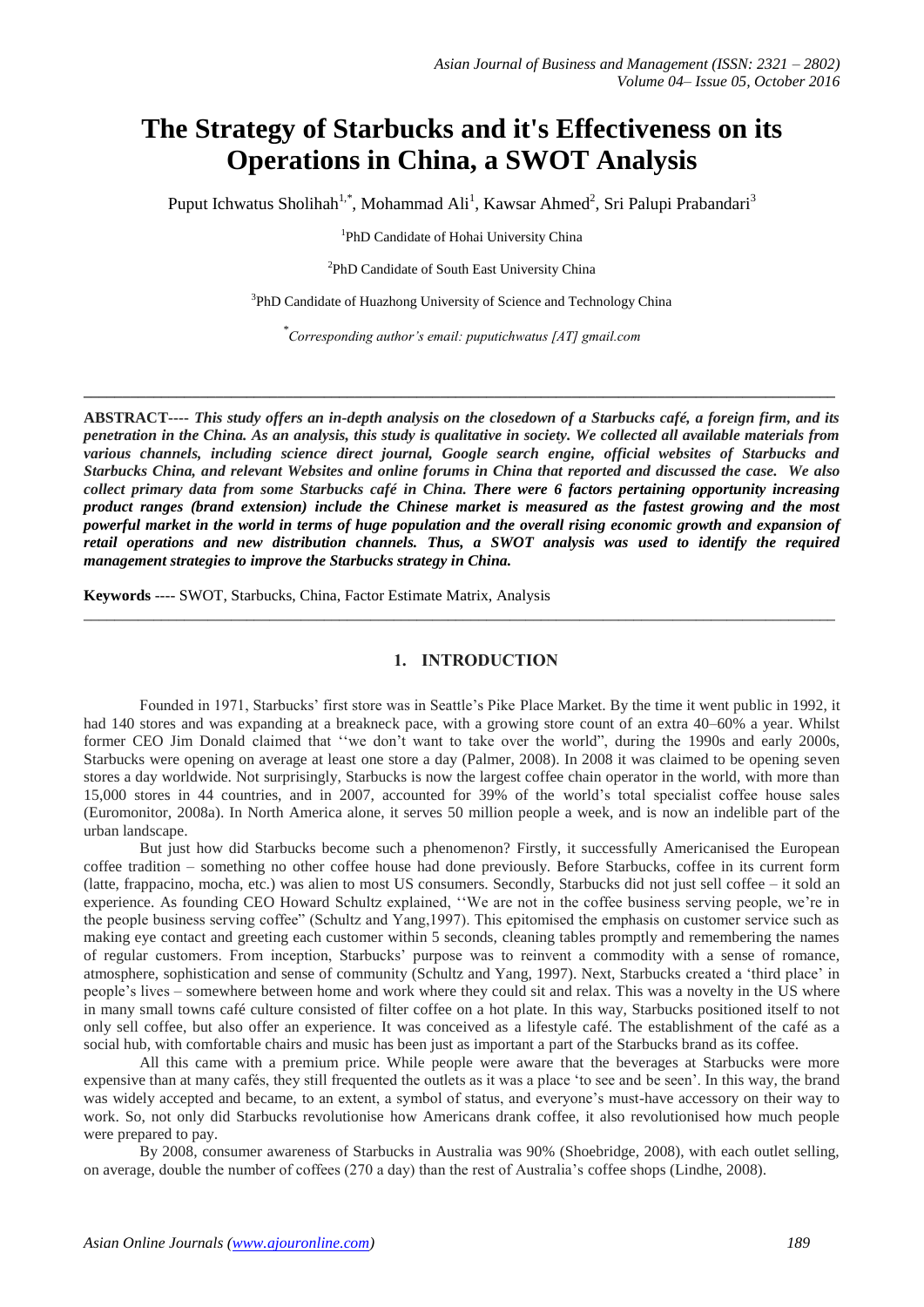#### Expansion into China

Half the international stores Starbucks plans to operate in the next decade will be in Asia (Euromonitor, 2006; Browning, 2008). Indeed, Starbucks has done well in international markets where there has not traditionally been a coffee drinking culture,namely Japan, Thailand, Indonesia and China. In effect it has been responsible for growing the category in these markets.

The first Starbucks outside the US opened in Tokyo in 1996, and since then, Starbucks' Japanese stores have become twice as profitable as the US stores. Unsurprisingly then, Japan is Starbucks' best performing overseas market outside North America. More than 100 new stores open each year in Japan, and coffee is now more popular than tea in terms of both volume and value (Lee, 2003; see also Uncles, 2008). As opposed to their entry into the Australian market, Starbucks made small changes to its formula for the Japanese market; for example, the invention of a green tea frappucino, and the provision of smaller drinks and pastries to conform to local tastes.

Starbucks arrived in China in 1998 and by 2002 had 50 outlets, and 165 outlets by 2006 (BBC News, 2006), quickly becoming the nation's leading coffee chain. Starbucks now sees China as its key growth market due to the size and preferences of the emerging middle class. The total market for cafés in China grew by over 135% between 1999 and 2004 to reach US\$2.6 billion. It is projected to grow another 144% by 2008 to reach US\$6.4 billion in sales. More specialty coffee shops are opening across China as a middle class with strong purchasing power emerges, although this rise in coffee consumption is highly concentrated in large cities such as Beijing, Shanghai and Guangzhou. Starbucks has said that it expects China to become its biggest market after the US and the plan is to open 100 stores a year (Euromonitor, 2006).

Significantly, certain Western brands are valued by Chinese consumers and Starbucks appears to be one of them. A growing number of China's 500 million urbanites favour Starbucks for its ambience, which is seen as an important signal of service quality, and Starbucks' design concept rests easily with China's consumers, who tend to lounge with friends while sipping coffee. Its outlets in China frequently maintain larger seating areas than average outlets in other countries, and plush chairs and davenports are provided to accommodate crowds that linger.

However, success for Starbucks in China is not a given, and they will face several challenges in the coming years. China's accession to the WTO has led to the gradual relaxation of the policy governing foreign-owned retail outlets, and this will lead to more foreign investment and thereby competition (Lee, 2004). Several multinationals are engaged in selling coffee (including KFC, McDonald's, Yoshinoya, and Manabe), and a number of local brands have recently emerged, some even imitating Starbucks' distinctive green and white logo and its in-store ambience (notably Xingbake in Shanghai). Furthermore, the reduction of import tariffs on coffee will also encourage foreign investment in coffee.

# **2. LITERATURE REVIEW**

#### **SWOT analysis**

A SWOT (Strengths, Weaknesses, Opportunities, and Threats) analysis is a research method to analyze a certain statusquo. SWOT analysis, also known as SWOT matrix, has often been used infield of business and extended to that of natural resource management in order to assess a given decision, project or policy directive in a systematic manner (Schmoldt, Kangas, Mendoza, & Pesonen, 2001). It has also been used in assessment of sustainable tourism (NOAA, 2011).

This method is based on two tiers of analysis which are conducted separately:

- 1. First step is to analyze the internal factors (local analysis) which contain a discussion on strengths and weaknesses according to the aims of the SWOT;
- 2. Second step is to analyze the external factors (global analysis) which contain a discussion on relevant opportunities and threats (positive/negative framework conditions, potential chances and risks) (Harfst et al., 2010).

Scanning the internal and external environmental factors is an important part of a strategic planning process which in turn is a component of sustainable development. Such an analysis of the strategic environment is instrumental in formulation and selection of a strategy. In this study, the SOWT analysis was conducted on BNP to examine the sustainable tourism development. First, the internal environmental factors of the park were classified as strengths (S) or weaknesses (W) and those external were classified as opportunities (O) or threats (T). Accordingly, a list of Ss and Ws and a list of Os and Ts were drawn.

The former was tabulated in the internal factor estimate matrix (IFEM) and the latter was tabulated in the external factor estimate matrix (EFEM). Next, these factors were weighed and scored by a panel of experts and thefinal score was calculated. The following section elaborates the scoring process for S and W: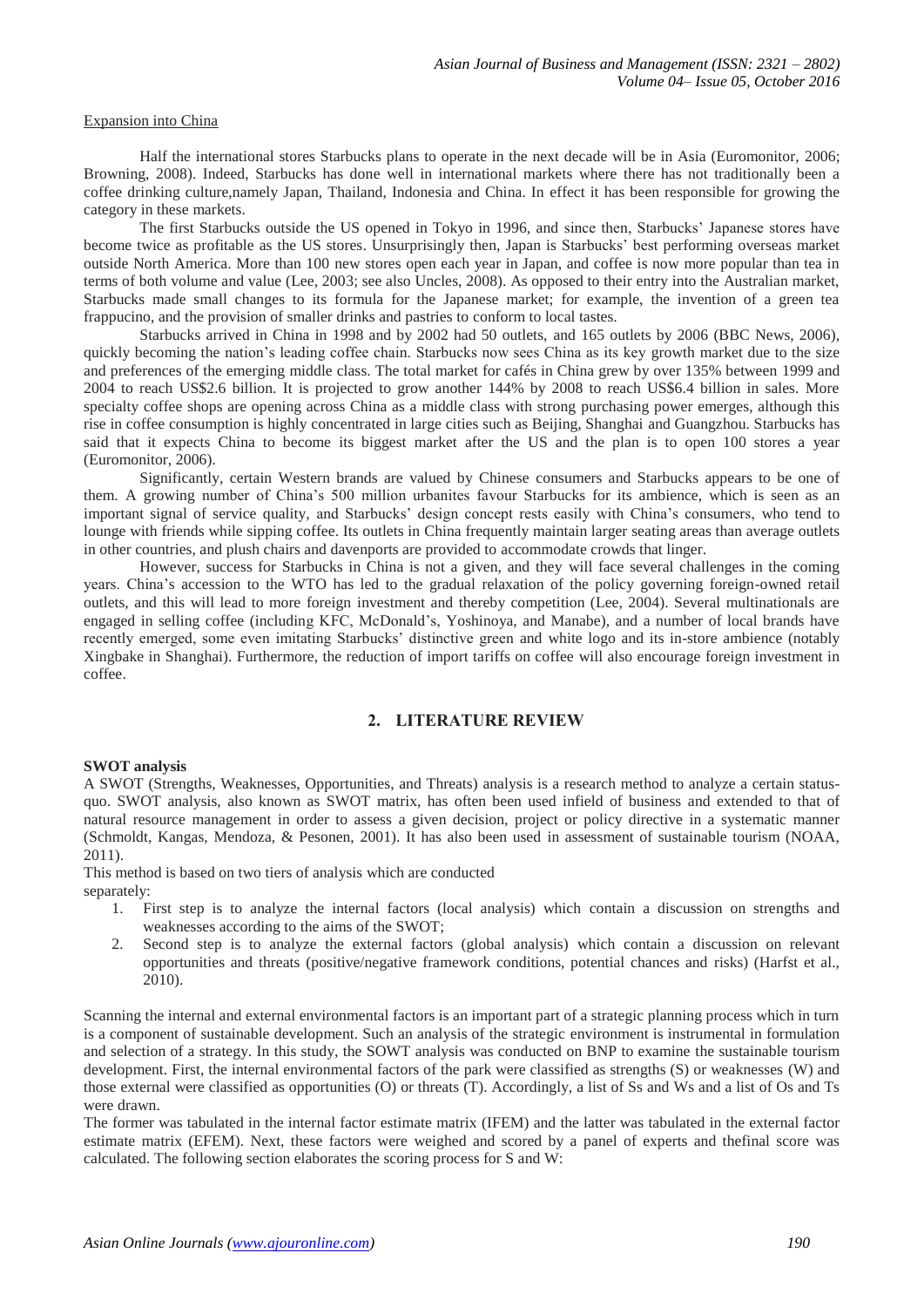- 1. The factors were given a coefficient between 0 and 1, standing for "not important" and"most-important", respectively. This coefficient represents the relative significance of the factor in success rate and is represented by this term; weight in the IFEM. Despite the fact that each factor is considered an internal strength or weakness, the more effective the factor in sustainable tourism development, the higher the allotted weight will be.
- 2. Each factor was scored between 1 and 4, 1 standing for fundamental weakness, 2 for minor weakness, 3 for strength and 4 for great strength. These scores were based on the activities taking place in the park, coefficients used in the above stage and park's status.
- 3. To determine each factor'sfinal score, its weight was multiplied by its score.
- 4. Once each factor's total score was calculated, they were summed to calculate the totalfinal score of IFEM.
- 5. If this value was less than 2.5, it meant that the strengths were less than weaknesses; if it was more than 2.5 strengths were more than weaknesses.

These steps were repeated for EFEM as well. If this value was less than 2.5, it meant that the opportunities were less than threats; if it was more than 2.5, opportunities were more than threats (Monavari, Karbasi, & Mogooee, 2007).

# **3. METHODOLOGY**

As an analysis, this study is qualitative in society. We collected all available materials from Starbuck China outlet, various channels, including science direct journal, Google search engine, official websites of Starbucks and Starbucks China, and relevant Websites and online forums in China that reported and discussed the case. We examined these materials intensively to identify a clear pattern of the development of the SWOT.

# **Table 1**

## **Internal**

|                                                                              | Weight       | Effectiveness            | Final |  |
|------------------------------------------------------------------------------|--------------|--------------------------|-------|--|
|                                                                              |              | score                    | Score |  |
| Strengths                                                                    |              |                          |       |  |
| Multiple small scale suppliers low bargaining power, lower cost of coffe     | 0.09         | 3                        | 0.27  |  |
| bean                                                                         |              |                          |       |  |
| Strong brand equity with high quality coffee and excellent customer          | 0.12         | $\overline{4}$           | 0.48  |  |
| service "The Starbucks Experience" lends a competitive edge                  |              |                          |       |  |
| Strong research and development capabilities ensure product quality          | 0.09         | 3                        | 0.27  |  |
| Good reputation among customers                                              | 0.05         | 3                        | 0.15  |  |
| Fovorable access to distribution networks                                    | 0.06         | $\overline{2}$           | 0.12  |  |
| The athmosphere in coffee bars provide customers with a feeling of           | 0.07         | $\overline{\mathcal{L}}$ | 0.14  |  |
| sophistication, style and sense of knowledge. This has turned into a         |              |                          |       |  |
| starbucks culture.                                                           |              |                          |       |  |
| Have attracted employees who are well educated and eager to                  | 0.04         | $\mathcal{E}$            | 0.12  |  |
| communicate the message of their product.                                    |              |                          |       |  |
| Extensive store network 8500 ships are owened by Starbucks directly. It      | 0.02         | $\mathcal{E}$            | 0.06  |  |
| has developed excellent skills in franchise management.                      |              |                          |       |  |
| Due to its specialism in all things coffee, it achieves high buying volumes, | 0.07         | $\overline{4}$           | 0.28  |  |
| scale economies and international sourcing, some from fair trade suppliers.  |              |                          |       |  |
| Weaknesses                                                                   |              |                          |       |  |
| Coffe itself is a western product for the middle class                       | 0.06         | 3                        | 0.18  |  |
| Starbucks is a premium brand commanding High (premium) prices                | 0.11         | $\overline{4}$           | 0.44  |  |
| Heavy restructuring and store operating expenses                             | 0.04         | 3                        | 0.12  |  |
| Lack of patent protection                                                    | 0.03         | $\overline{2}$           | 0.06  |  |
| Starbucks is seen as an "American Global", possible perception that big      | 0.02         | 1                        | 0.02  |  |
| American chains are trampling on national cultures, "Starbucks was           |              |                          |       |  |
| trampling on Chinese culture".                                               |              |                          |       |  |
| Over dependency on coffee and coffe related products                         | 0.05         | 3                        | 0.15  |  |
| <b>Total</b>                                                                 | $\mathbf{1}$ |                          | 2.86  |  |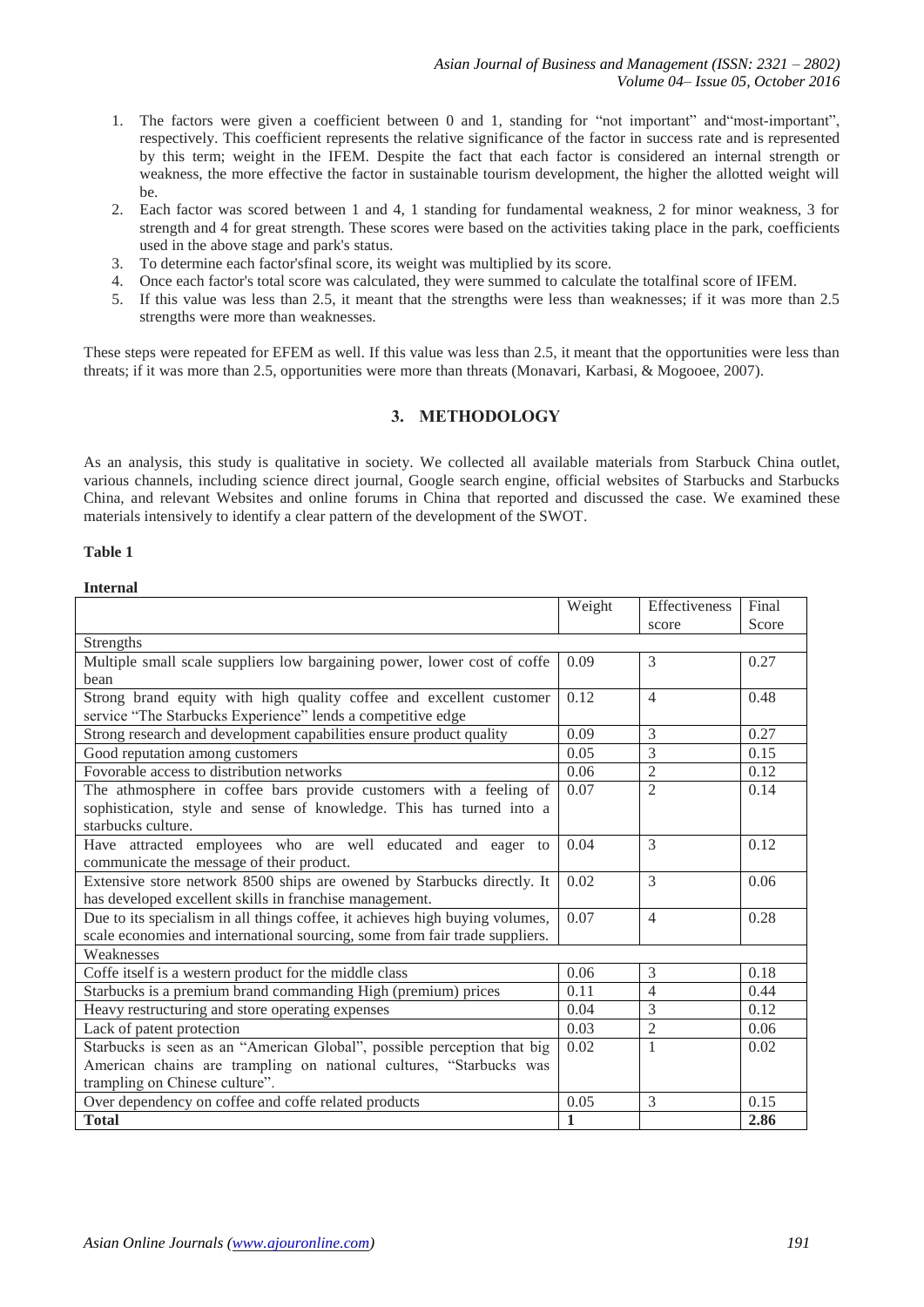#### **Table 2 External**

|                                                                       | Weight       | Effectiveness  | Final |  |
|-----------------------------------------------------------------------|--------------|----------------|-------|--|
|                                                                       |              | score          | Score |  |
| Opportunities                                                         |              |                |       |  |
| Incresing the product ranges                                          | 0.11         | $\overline{4}$ | 0.44  |  |
| Innovate products and services                                        | 0.06         | $\overline{2}$ | 0.12  |  |
| Chinese market is measured as fastest growing and the most powerful   | 0.11         | $\overline{4}$ | 0.44  |  |
| market in the world in term of huge population and the overall rising |              |                |       |  |
| economic growth.                                                      |              |                |       |  |
| Extend supplier range                                                 | 0.06         | $\overline{2}$ | 0.12  |  |
| New distribution channels                                             | 0.03         | $\mathbf{1}$   | 0.03  |  |
| Expansion of retail operations                                        | 0.04         | $\overline{2}$ | 0.08  |  |
| Threats                                                               |              |                |       |  |
| Consumer trends towards more healthy life style                       | 0.01         | $\mathbf{1}$   | 0.01  |  |
|                                                                       |              |                |       |  |
| High intensity of rivalry among competing firm                        | 0.15         | 3              | 0.45  |  |
| Most Chinese still has stronger preference of tea over coffee         | 0.12         | $\overline{2}$ | 0.24  |  |
| Dio Coffe & Mc Cafe which competitors over Starbucks offering lower   | 0.11         | $\mathbf{1}$   | 0.11  |  |
| prices                                                                |              |                |       |  |
| Better value offered by local coffee                                  | 0.04         | $\overline{2}$ | 0.08  |  |
| Raw material cost rising-starbucks is exposed to rises in the cost of | 0.10         | $\mathbf{1}$   | 0.10  |  |
| coffee, labour, and dairy products, and adverse changes in exchange   |              |                |       |  |
| rates.                                                                |              |                |       |  |
| Recession or downturn in the economy affects consumer spending with   | 0.04         | $\overline{2}$ | 0.08  |  |
| less disposable income to spend. Consumers defect to lower prices     |              |                |       |  |
| venues and competitors.                                               |              |                |       |  |
| Supply disruptions due to political economical and weather conditions | 0.03         | 1              | 0.03  |  |
| <b>Total</b>                                                          | $\mathbf{1}$ |                | 2.33  |  |

# **4. RESULTS**

After primary and secondary data collection, SWOT analysis was performed.

# Internal Factors Estimate Matrix.

Regarding strengths, 9 factors were identified .The weight allocated to these factors amounted between 0.02 and 0.12 and the effectiveness score ranged between 0.06 and 0.48.

When considering weaknesses, 6 factors were detected. Starbucks is a premium brand commanding high (premium prices),had the highest weight that is to say, 0.11 the lowest weight was 0.02.The effectiveness score ranged between 0.02 and 0.44.Totally the final score was 2.86.The result of this stage are shown in table 1

The value of external factors equaled 2.33 implying that the opportunities were less than strengths. The value of internal factors was 2.86 so, it means that the strengths were more than the weaknesses.

# External Factors Estimate Matrix

There were 6 factors pertaining opportunity increasing product ranges (brand extension)and the Chinese market is measured as the fastest growing and the most powerful market in the world in terms of huge population and the overall rising economic growth had the highest weight while expansion of retail operations and new distribution channels had the lowest weight. The effectiveness score ranged between 1 and 4.

In case of threats, 8 factors were recognized. The highest weight allocated to those 8 factors amounted to either 0.01 or 0.15 and the effectiveness score ranged between 1 and 3.Ultimately the final score was 2.33 .Table 2 summarizes the process and the outcome of external factor analysis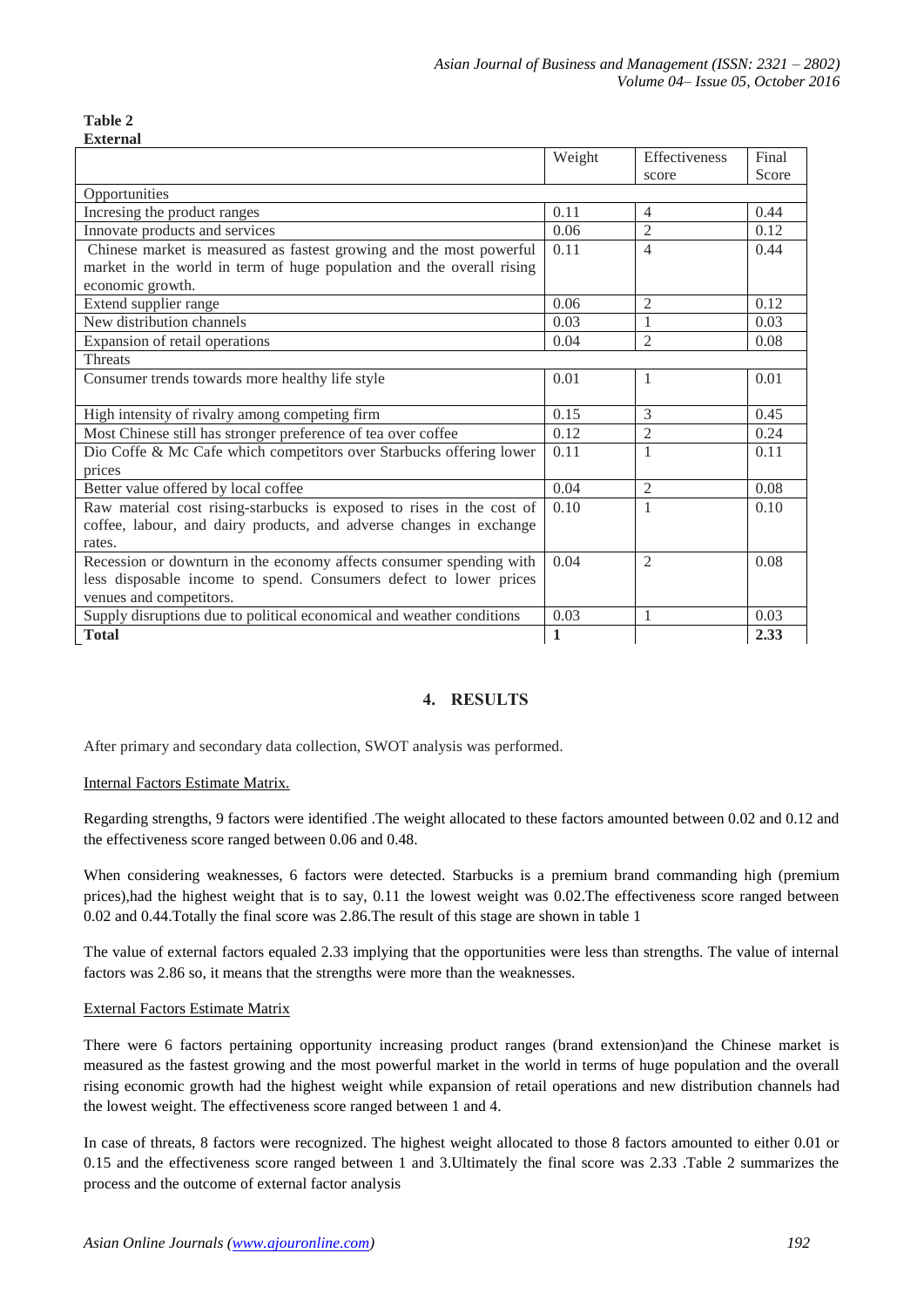## The SWOT matrix is shown below:

S-O strategies are proposed opportunities that fit well with the Chinese Starbucks strengths.

W-O strategies to overcome weaknesses to suggest opportunities.

S-T strategies to identify the ways that can be used to reduce vulnerability to the external threats.

W-T strategies to establish a defensive plan to prevent the Starbucks weaknesses from making it highly susceptible to the external threats.

## WO Strategies

- 1. Considering coffee being a western product for the middle class Starbucks in china should develop flavors such as green tea flavored coffee drinks that appeal to local tastes.
- 2. Considering the Chinese tea culture Starbucks should not over depend on coffee and coffee related products they should consider on expanding it's product range for example serve tea.
- 3. Due to the bad publicity of the poorly treated coffee farms Starbucks should try to ensure and restore good relationship with the suppliers.

## WT Strategies

- 1. The average coffee sold in China is far more expensive than in the U.S this is due to the importation of its coffee beans, Starbucks should consider growing its own coffee beans.
- 2. Negative publicity .The corporate continuously receives negative publicity over its poor efforts of becoming a greener company, tax evasions and trademarks infringements.
- 3. Size (Lack of internal focus (too much focus on expansion)Franchise stores margins, meaning that higher profit margins are not necessarily the result of improved performance.

#### SO Strategies

- 1. Considering extending suppliers range, Starbucks should grow its own coffee beans for it to ensure critical supplies for its operations in Asia which ,reduces the dependence of good or bad harvests in South America ,Africa and in turn saves on shipping costs .
- 2. Expansion to emerging economies there are great opportunities for coffeehouses in other countries for example in India given their high population rate which gives Starbucks a niche market target .
- 3. Considering brand extension Starbucks could expand the number of coffee houses that offer wine and beer , plus adding some new products and reaching a broader customer group.
- 4. Given that Starbucks does not only manage coffee houses and franchise but sells some of its products through other retailers ,they should form more of such partnerships and offer to sell its coffee for example in supermarkets. New products and services that can be retailed in their cafes such as Fair Trade fairs.

# ST Strategies

1. For increased competition from local cafes and specialization of other coffee chains .Starbucks should borrow a leaf from the local cafes that offer much lower prices and more suitable menu for its customer. In case of the big coffeehouse chains that specialize, Starbucks should carry on promotions offering after sale services to lure new costumers and keep their loyal ones too.